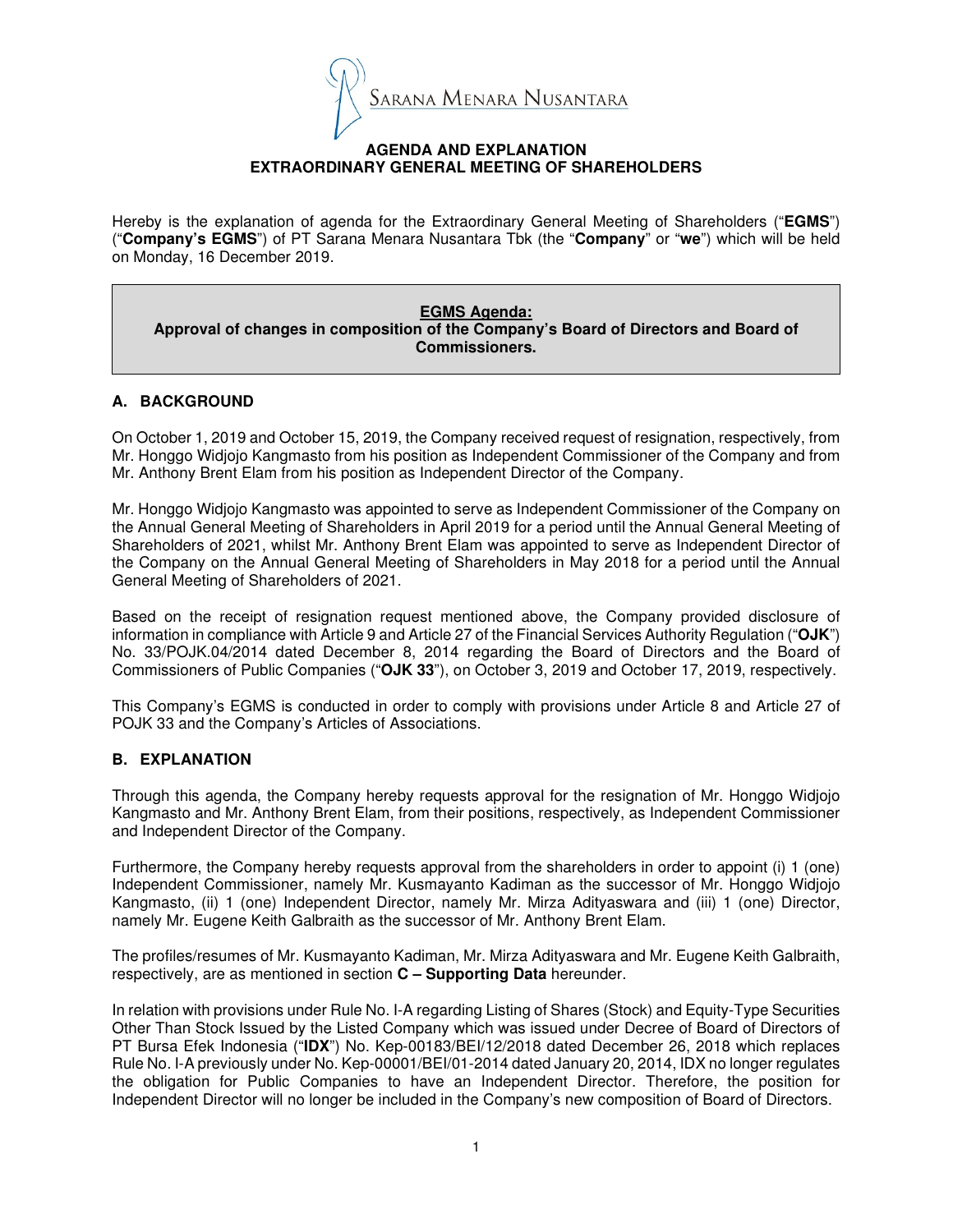Apart from the change as mentioned above, there is no change to other members of Board of Directors and Board of Commissioners.

Based on the above explanation, in general, the agenda of the Company's EGMS is approval of changes in the composition of Board of Directors and Board of Commissioners of the Company.

If the Company obtains approval from the shareholders on the above agenda at the EGMS, the composition of the Company's Board of Directors and Board of Commissioners shall be as follows:

# **Board of Directors**

| <b>President Director</b><br><b>Vice President Director</b><br><b>Vice President Director</b><br>Director<br><b>Director</b><br><b>Director</b> | : Ferdinandus Aming Santoso<br>: Adam Gifari<br>: Stephen Duffus Weiss<br>: Kenny Harjo<br>: Eko Santoso Hadiprodio<br>: Indra Gunawan |
|-------------------------------------------------------------------------------------------------------------------------------------------------|----------------------------------------------------------------------------------------------------------------------------------------|
| <b>Director</b>                                                                                                                                 | : Eugene Keith Galbraith                                                                                                               |

## **Board of Commissioners**

| <b>President Commissioner</b> |      | : Tonny Kusnadi    |
|-------------------------------|------|--------------------|
| Commissioner                  |      | : Ario Wibisono    |
| Independent Commissioner      |      | Kusmayanto Kadiman |
| Independent Commissioner      | - 11 | Mirza Adityaswara  |

# **C. SUPPORTING DATA**

We hereby convey profiles/resumes, respectively, from Mr. Kusmayanto Kadiman as candidate for the Company's Independent Commissioner, Mr. Mirza Adityaswara as candidate for the Company's Independent Commissioner and Mr. Eugene Keith Galbraith as candidate for the Company's Director.

#### 1. **Kusmayanto Kadiman**

Candidate for Independent Commissioner

Mr. Prof. Ir. Kusmayanto Kadiman, Ph.D, aged 64, is a figure who has long involved in the studies of science and technology. Throughout his career at Bandung Institute of Technology since 1991, he has been appointed as Director of Computer Centre, Head of Laboratory Control, Head of Technology Development and as Dean from 2001 until 2004. Afterwards, Mr. Kusmayanto Kadiman was appointed and served as Minister of Research and Technology in the Cabinet of Indonesia Bersatu from 2004 until 2009.

Mr. Kusmayanto Kadiman earned a Physics Engineering Degree in 1977 from Bandung Institute of Technology and earned Doctor of Philosophy in 1988 from Research School of Physical Sciences and Engineering, Australian National University, Canberra, Australia.

Currently, Mr. Kusmayanto Kadiman serves as Independent Commissioner of PT Profesional Telekomunikasi Indonesia which is a subsidiary of the Company, Vice President Commissioner of PT Adaro Power, President Commissioner of PT BFI Finance Tbk, Commissioner of PT Tamaris Hydro and President Commissioner of PT Setiabudi Investment Management.

Mr. Kusmayanto Kadiman is currently being nominated as Independent Commissioner of the Company.

# 2. **Mirza Adityaswara**

Candidate for Independent Commissioner

Mr. Mirza Adityaswara, aged 54, is an expert in economics, banking analysis, and investment strategy. He started his career in banking industry since 1989 until he served as Director, Senior Banking Analyst in Deutsche Morgan Grenfell Securities and Indosuez WI Carr Securities Indonesia in Indonesia and Philippines from 1997 to 2001. Between 2002 through 2008, Mr. Mirza Adityaswara chaired the position